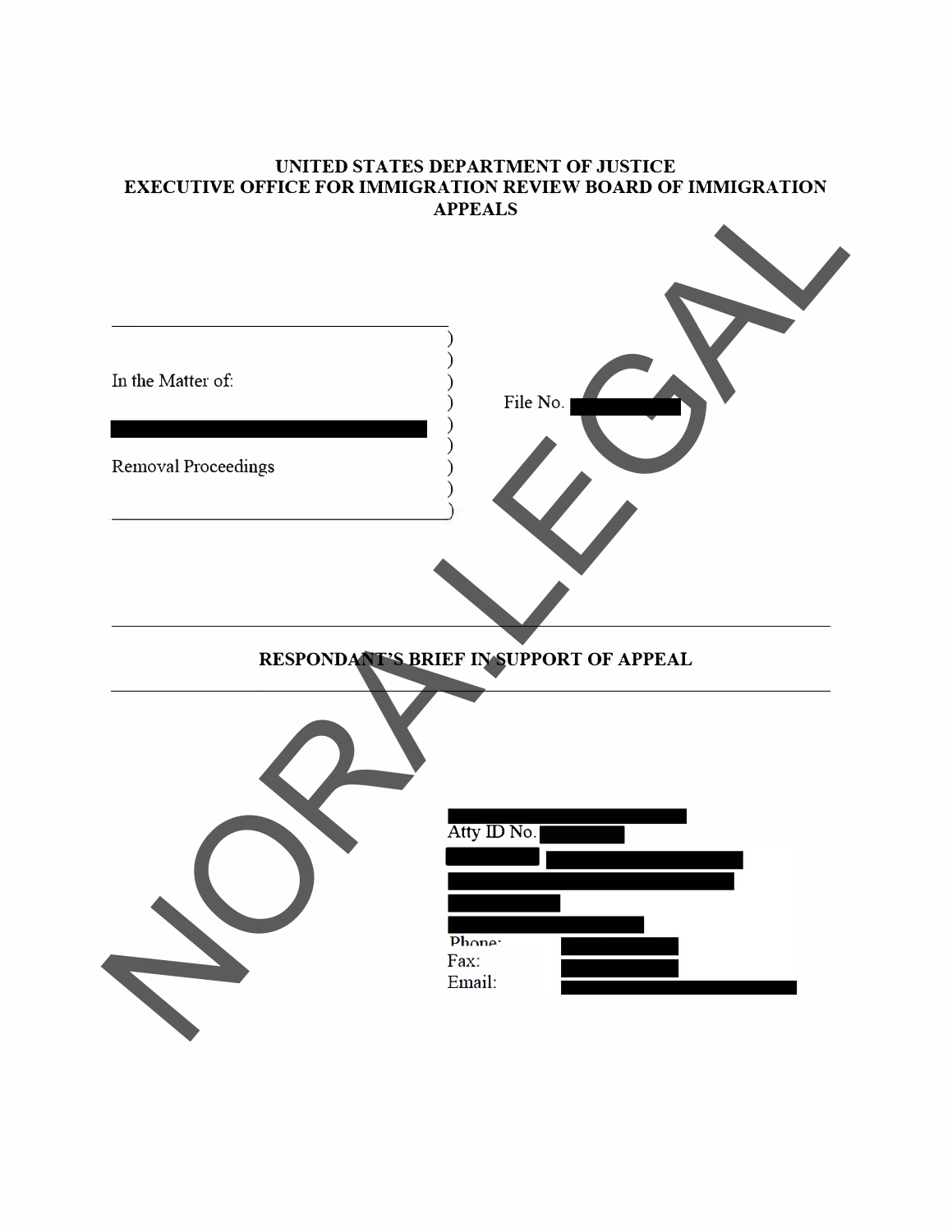# **TABLE OF CONTENTS**

| TABLE OF CONTENTS                                                                                                                                |
|--------------------------------------------------------------------------------------------------------------------------------------------------|
|                                                                                                                                                  |
|                                                                                                                                                  |
|                                                                                                                                                  |
|                                                                                                                                                  |
| SUMMARY OF THE ARGUMENT                                                                                                                          |
| <b>ARGUMENT</b>                                                                                                                                  |
| I.<br>Application for Asylum is Not Time-Barred as a Matter of Law<br>at the Time of His Entry to the United<br>Because he was an                |
| Π.<br>Resistance to the<br>Demonstrates Past Persecution on Account of                                                                           |
| A. Despite the IJ's Credibility Determination, the IJ Erred in Both Disregarding<br><b>Testimony and Misconstruing Uncontested Corroborating</b> |
| B <sub>1</sub><br>Credible and Consistent Testimony Demonstrates His<br>Persecution was on Account of The Contract Contract Contract 13          |
| CONCLUSION.                                                                                                                                      |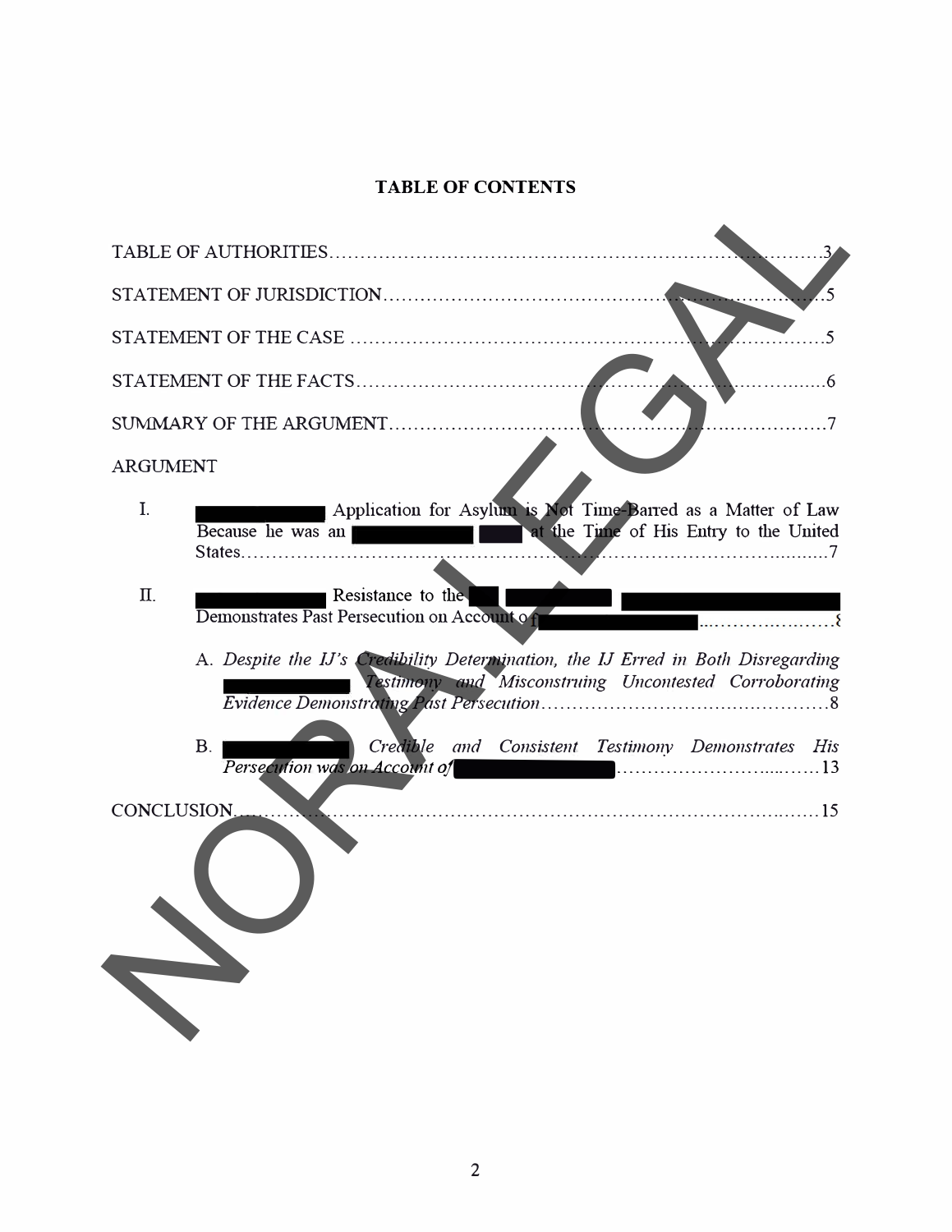# **TABLE OF AUTHORITIES**

## **CASES**

|                                                                 | .14 |
|-----------------------------------------------------------------|-----|
| Fei Mei Cheng v. Att'y Gen., 623 F.3d 175 (3d Cir. 2010)        |     |
| Ghebrehiwot v. Att'y Gen., 467 F.3d 344 (3d Cir. 2006)<br>. 13  |     |
| Valdiviezo-Galdamez v. Att'y Gen., 663 F.3d 582 (3d Cir. 2011). |     |
|                                                                 |     |
|                                                                 |     |

# **STATUTES**

| Espinosa-Cortez v. Att'y Gen., 607 F.3d 101 (3d Cir. 2010)      |
|-----------------------------------------------------------------|
| .14                                                             |
| Fei Mei Cheng v. Att'y Gen., 623 F.3d 175 (3d Cir. 2010)<br>.9  |
| Ghebrehiwot v. Att'y Gen., 467 F.3d 344 (3d Cir. 2006)<br>. 13  |
| Valdiviezo-Galdamez v. Att'y Gen., 663 F.3d 582 (3d Cir. 2011). |
| Voci v. Gonzales, 409 F.3d 607 (3d Cir. 2005)                   |
| Matter of Mogharrabi, 19 I&N Dec. 439 (BIA 1987)<br>$\cdots$    |
| <b>STATUTES</b>                                                 |
|                                                                 |
| 8 U.S.C. $\S 1158(a)(2)(E)$                                     |
| 8 U.S.C. § 1158(b)(1)(B)(1)                                     |
| 8 U.S.C. § 1232(d)                                              |
| <b>REGULATIONS</b>                                              |
|                                                                 |
|                                                                 |
|                                                                 |
|                                                                 |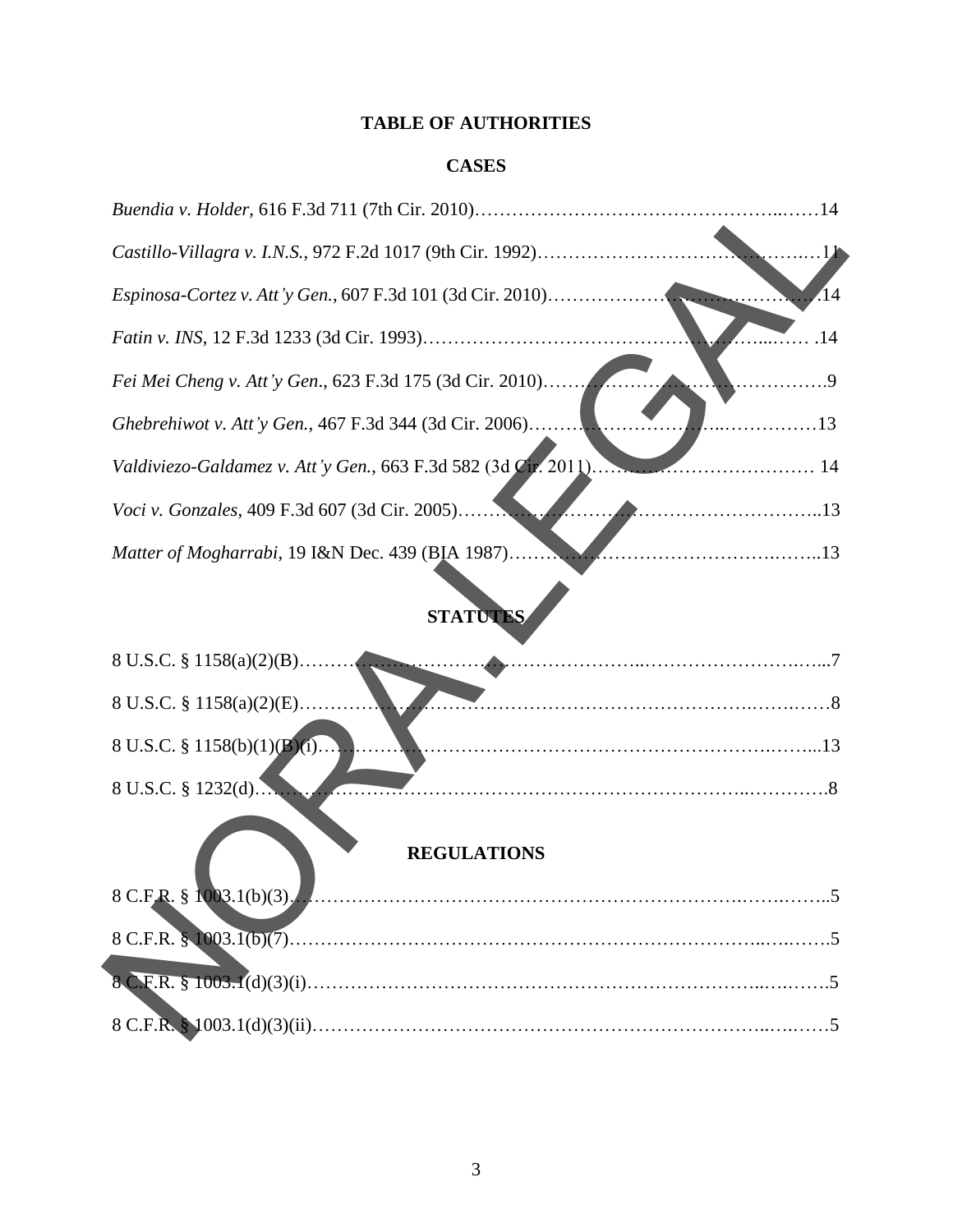### **REPORTS**

| Bureau of Democracy, Human Rights and Labor, U.S. Dep't of State, <i>Honduras</i> Country Reports                                                                  |
|--------------------------------------------------------------------------------------------------------------------------------------------------------------------|
| Howard L. Gray, Gangs and Transnational Criminals Threaten Central American Stability, A                                                                           |
| "Honduras: Gang Violence," Library of Congress Report to the U.S. Department of Justice<br>.12<br><u>.</u>                                                         |
| Responding to Violence in Central America: A Report by the United States Senate Caucus on<br>International Narcotics Control, 112th Cong., 1st Sess., (Sept. 2011) |
|                                                                                                                                                                    |
|                                                                                                                                                                    |
|                                                                                                                                                                    |
|                                                                                                                                                                    |
|                                                                                                                                                                    |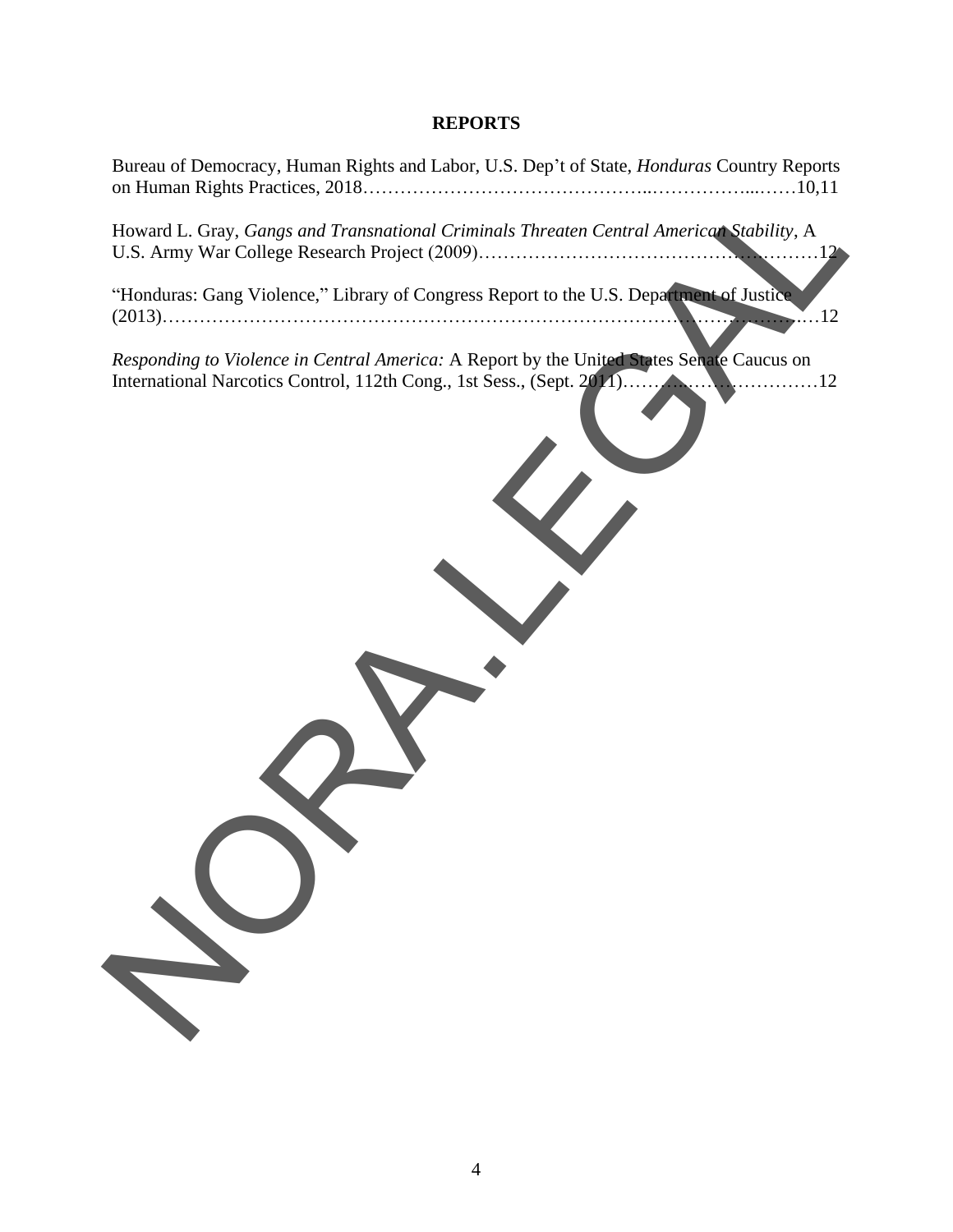#### **STATEMENT OF JURISDICTION**

Respondent **a** native and citizen of **a** native and citizen of **a** native and citizen of **a** native and citizen of **a** native and citizen of **a** native and citizen of **a** native and citizen of **a** native and citizen of **a** Immigration Judge's ("IJ") removal order decision by and through the IJ's dismissal of his asylum application under the Refugee Act of 1980, Pub. L. No. 96-212, § 208 (codified as amended as the Immigration and Nationality Act ("INA"), 8 U.S.C. § 1158 *et. seq*.), dated July 12, 2019. This appeal was timely filed on \_\_\_\_\_\_\_\_; therefore, this Board has jurisdiction pursuant to 8 C.F.R. §§ 1003.1(b)(3) and 1003.1(b)(7).

#### **STANDARD OF REVIEW**

The Board reviews an IJ's factual findings to determine if they are clearly erroneous. 8 C.F.R. § 1003.1(d)(3)(i). This Board may review all questions of law, discretion, and judgment in appeals from decisions of the IJ *de novo*. 8 C.F.R. §1003.1(d)(3)(ii).

# **STATEMENT OF THE CASE**

Respondent ("IJ") dated , denying his application for asylum and, therefore, relief from removal. citizen of entered the United States on , at the age of The Department of Homeland Security began removal proceedings. conceded removability, requested asylum, and therefore, withholding of removal under 8 U.S.C. § 1158 *et. seq*. Immigration Judge denied application for asylum, NORA.LEGAL appeals.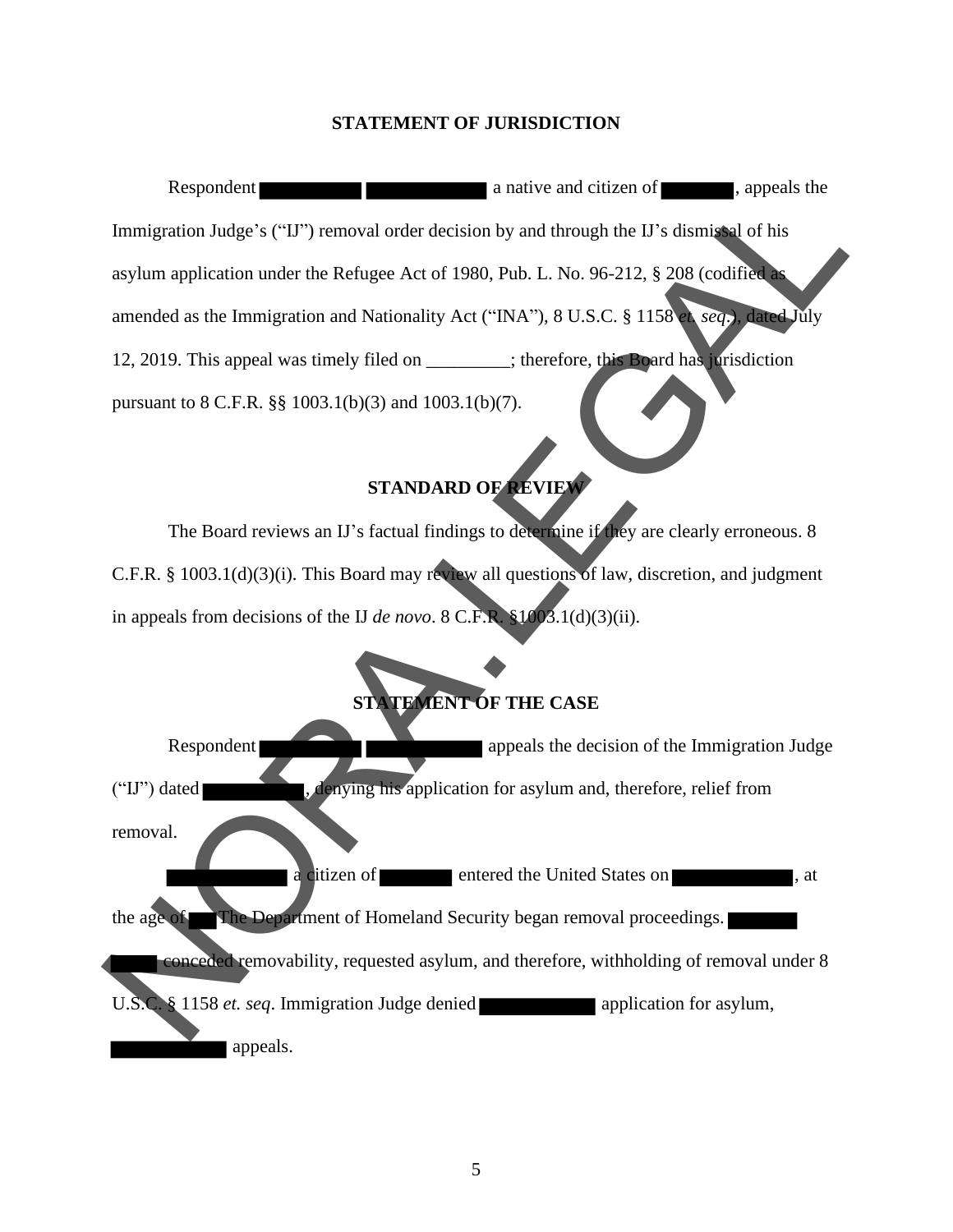#### **STATEMENT OF THE FACTS**



<sup>&</sup>lt;sup>1</sup> According to latest estimates, **a** only supported a population of  $\blacksquare$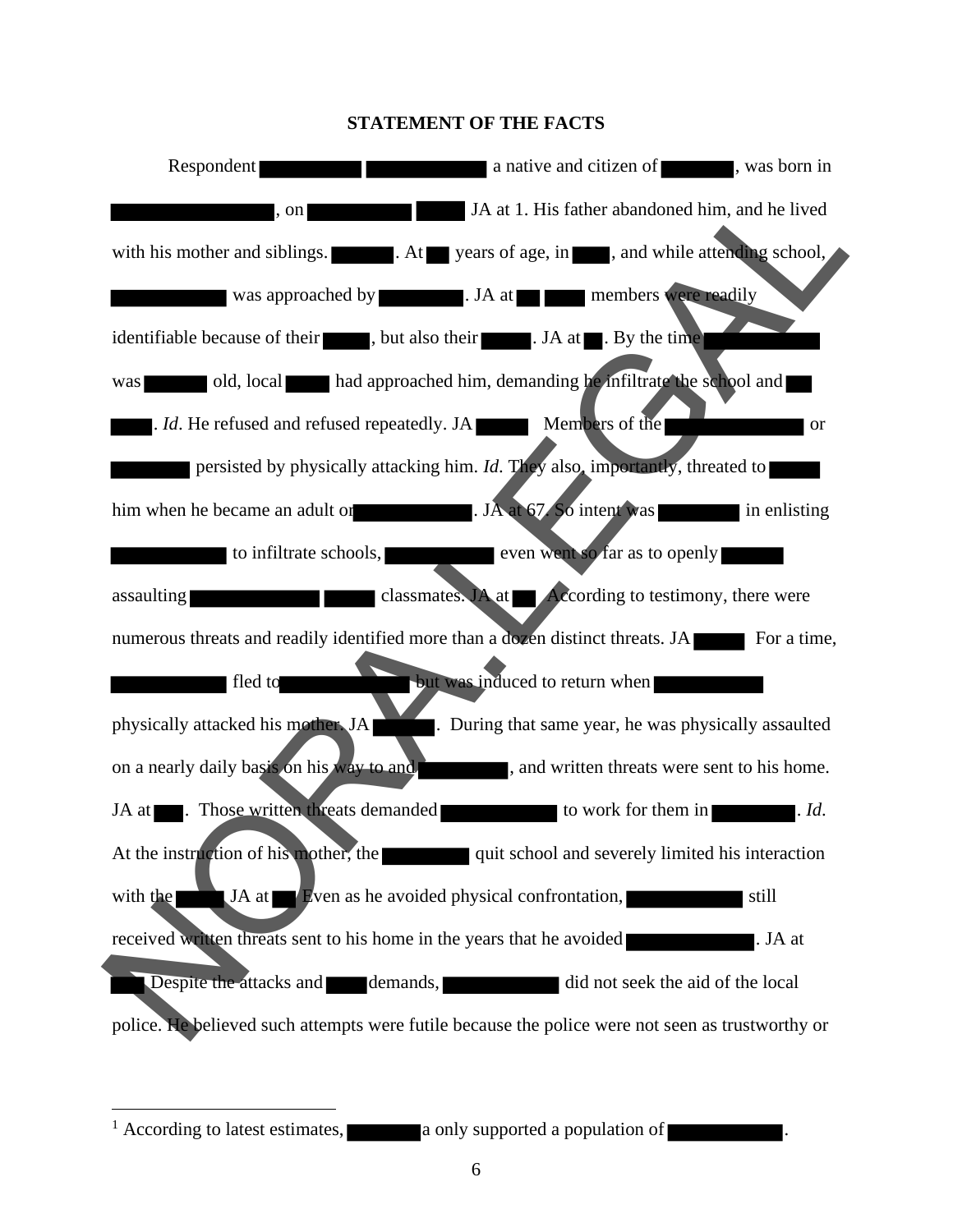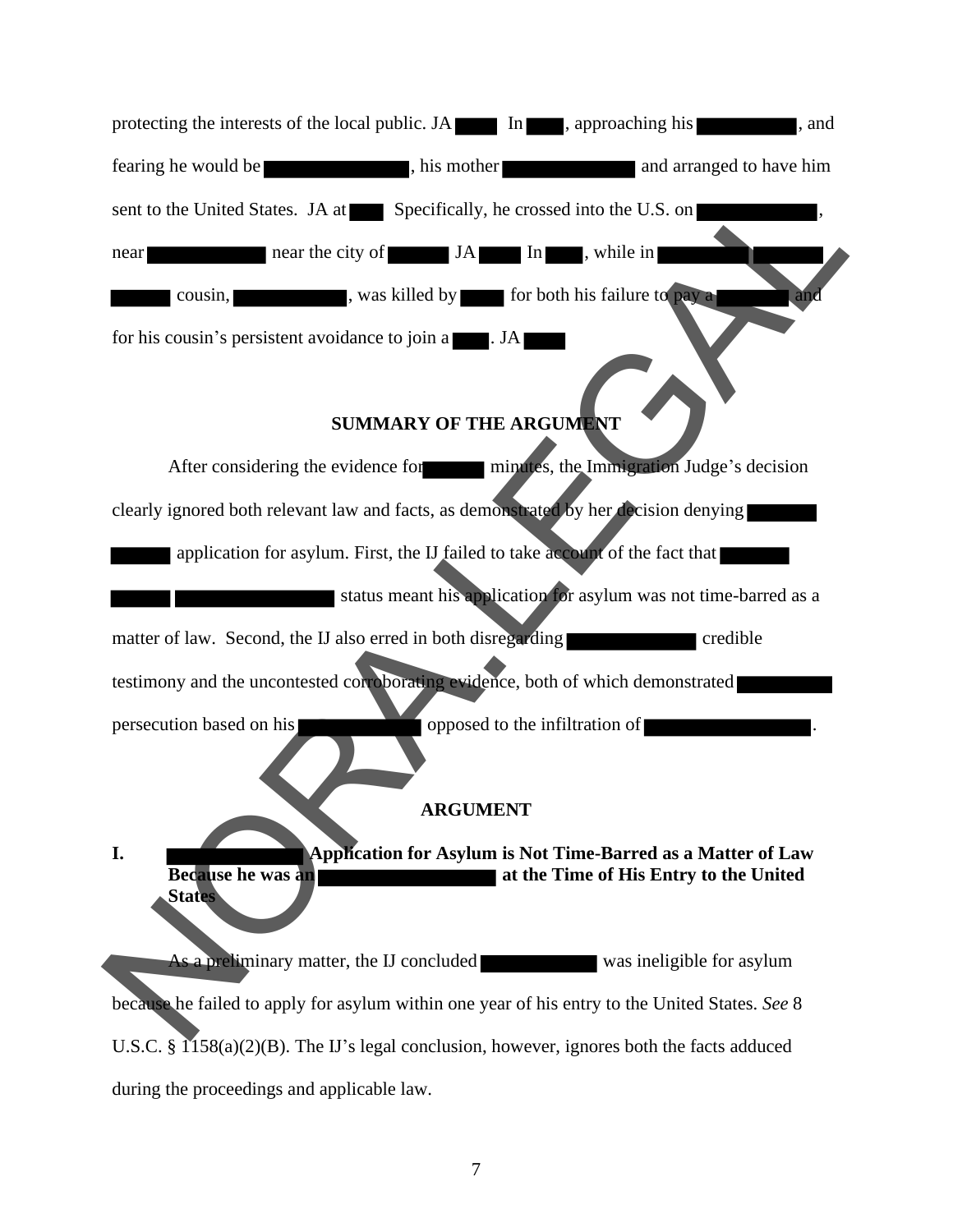According to his testimony and the evidence introduced at the immigration proceedings, was only old and alone when he crossed the border on *See* JA **and Contains 2.1 and See JA <b>a** age at the time of his entry to the U.S. and circumstances of his particular arrival, however, squarely fits one of Congress's enumerated exceptions to an applicant's filing requirement. According to the William Wilberforce Trafficking Victims Protection Reauthorization Act of 2008 (TVPRA), codified at 8 U.S.C. §§ 1158, 1232(d), children, or those who have not attained the age of 18, entering the U.S. unlawfully, without a parent or other legal guardian are exempt from the one-year filing requirement. *See* 8 U.S.C. §  $1158(a)(2)(E)$ . Since was an was an when he crossed into the United States, the dictates of TVPRA apply, and his application for asylum is not time-barred. *Id*. **II.** Resistance to Infiltration of **Demonstrates Past Persecution on Account of His**  *A. Despite the IJ's Credibility Determination, the IJ Erred in Both Disregarding Testimony and Misconstruing Uncontested Corroborating Evidence Demonstrating Past Persecution*  Insofar as a **bears** the evidentiary burden of proof and persuasion in connection with his asylum application, it is incumbent upon the Board of Immigration Appeals to take note of the IJ's credibility determination. As the IJ concluded, Despite her credibility determination, the IJ nonetheless concluded that See JA<br>
age at the time of his entry to the U.S. and circumstances of his<br>
particular arrival, however, squarely fits one of Congress's enumerated exceptions<br>
applicant's filing requirement. According to the William Wilber

produced "

" JA at Close inspection of the record, however, reveals the IJ either wholly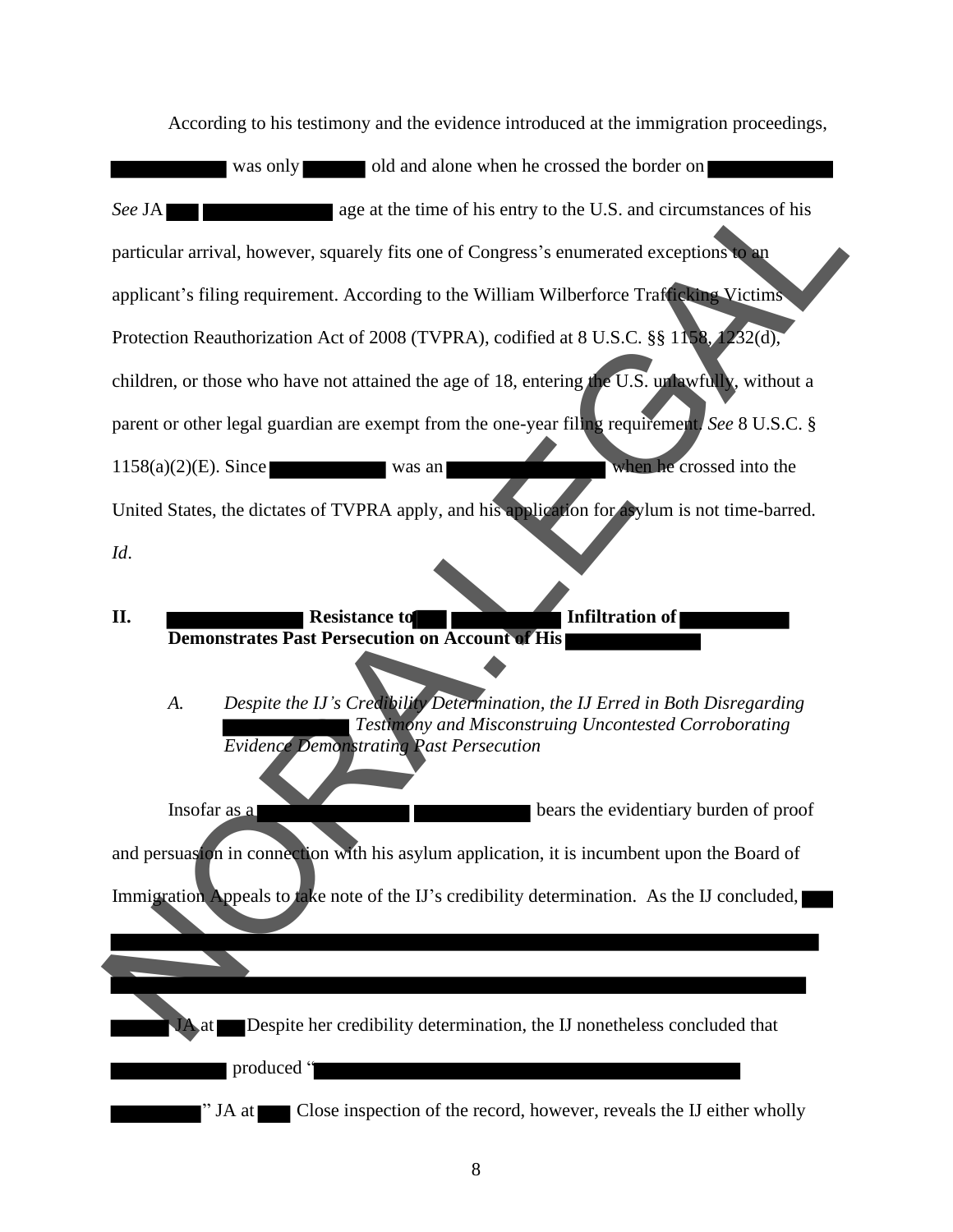disregarded testimony and/or misconstrued or otherwise ignored uncontested corroborating evidence demonstrating his past persecution.

As detailed above, narrative, which underwent direct, judicial, and cross-examination, speaks to a boy fearing for his life while resisting the intimidation of a transnational criminal and political organization known as the **. To briefly To briefly** summarize, credibly recounted that beginning at age , he had encountered . By the time he was  $\blacksquare$ , he was subjected to outright physical intimidation. In addition to being routinely physically attacked, observed sexual assaults of . He was also threatened with and death if he did not relent to demand he infiltrate on behalf of the International In response to his repeated refusal to extend the reach, he was routinely beaten and harassed for resisting the goal to infiltrate and control After a year, he refrained from attending entirely and limited his public presence. After years of forced seclusion alongside persistent threats, he made his way to the United States. Even as he found his way here, however, the threats against his mother and sister continued. And less than a year ago, his cousin was murdered by **back in back in Despite** narrative, the IJ determined there was " ..." Her conclusion not only ignores well-established precedent, *see Fei Mei Cheng v. Att'y Gen.*, 623 F.3d 175, 190-98 (3d Cir. 2010)(the severity of each incident should not be addressed in isolation without considering the cumulative effect of events), she appears to draw her conclusion based upon testimony lacking in corroboration, despite admitting evidence which did precisely that. Even as she discounted credible testimony, the IJ accepted the U.S. As detailed above,<br>
a narrative, which underwent direct, judicial, and<br>
remess-examination, speaks to a boy fearing for his life while resisting the intimidal<br>
transnational criminal and political organization known as the

Department of State's *Human Rights Report for Honduras* as evidence of his claims. JA A perusal of the U.S. government's uncontested report, however, demonstrates she either

9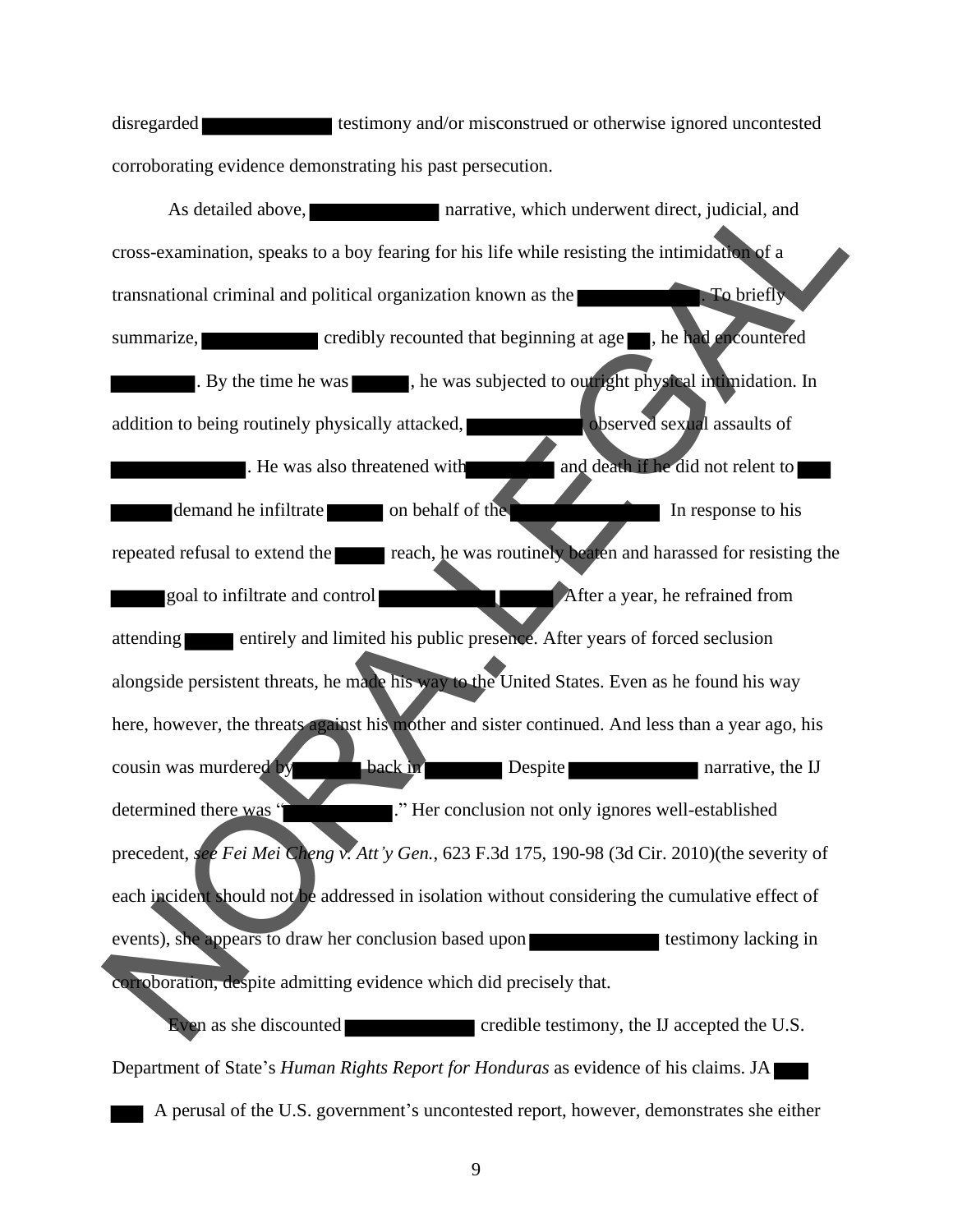ignored its contents or misconstrued its significance. For example, the IJ repeatedly appears to question why refused to approach the police for help against the during his plight from **the substitution**. Ignoring the fact that he was **a** and fatherless, the State Department report glaringly points out: JA at (emphasis added). Said another way, not only does the State Department report corroborate testimony regarding the tactics used against the police, but it also demonstrates reached a peak in —the same time avoided altogether. *Id*. Moreover, the same report corroborates tactics that credibly recalled in his testimony. They included the use of murder and kidnapping but also the routine intimidation of police and prosecutors—the very institutions supposed to protect young men like *Id.* at Beyond tactics, the report also concludes that corruption was both a serious problem and linked to JA (emphasis added). In fact, in very next sentence points out that the current government had to purge more than personnel from its security forces as a result of its failures to stem impunity and corruption. *Id*. Not only is the State Department report replete with instances where the government was found to be corrupt, but it also identified the used to target which were identical to those testified by **Example 2016** Despite corroborating during his plight from **Example 1.** Ignoring the fact that he was and fatherless, the<br>
State Department report glaringly points out:<br>
1A at **Example 1.** Consider the state of the state of the state of the state of the stat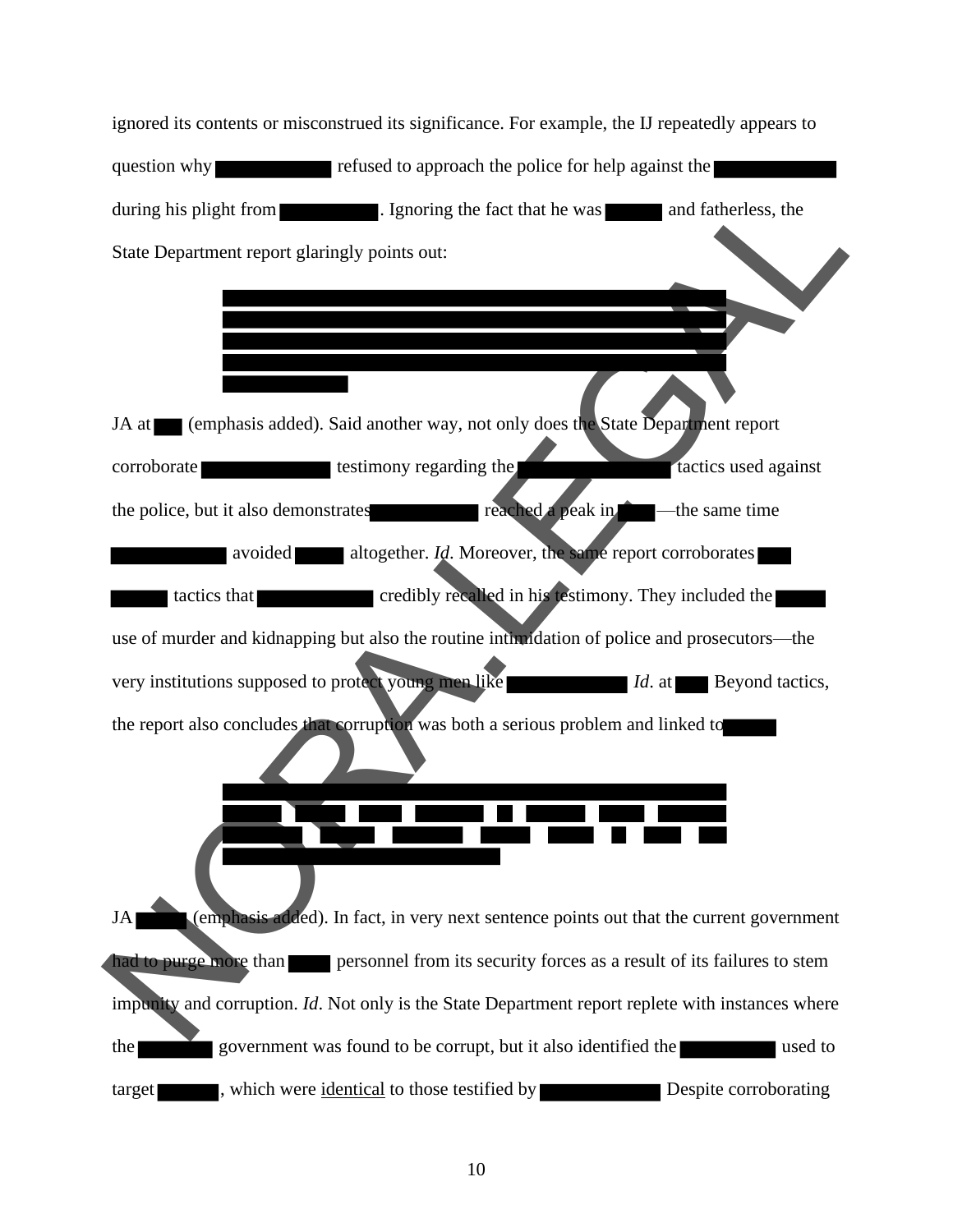his testimony, IJ gives them no weight. To be more specific, the report observes that are living on the streets. JA at The common cause for their plight "

#### ." *Id*.

Perhaps even more perplexing, even as the IJ wholly ignored uncontested evidence during the proceedings, she also appears to misconstrue the report to reach an irrelevant outcome. To be more specific, the IJ attempts to attribute the government's purported willingness to combat , as reflected in the as a means in which to undermine or underemphasize **persecution** and reluctance to report matters to the police. The problem is the report is *dated* in **and therefore is** *irrelevant* as to any government willingness to take on during the period for persecuted which was from Moreover, other publicly-available U.S. Government sources corroborate the extent of of terror.<sup>2</sup> Also known as  $\dddot{ }$  ," "  $\dddot{ }$  "  $\dddot{ }$  ," or simply, " " in Central America, is recognized by various entities of U.S. Government as a multi-ethnic transnational criminal organization with members in 20 states across the U.S. alone and is allied with the **.** According to a Library of Congress Perhaps even more perplexing, even as the *D* wholly ignored uncon-<br>
during the proceedings, she also appears to misconstruct the report to reach an any standard<br>
outcome. To be more specific, the *U* attempts to attribute

<sup>2</sup> The Board *sua sponte* may take judicial notice of these reports, pursuant to Rule 201. *See* FED. R. EVID. 201(C) ("The Court may take judicial notice on its own."). *See, e.g., Castillo-Villagra v. I.N.S.*, 972 F.2d 1017, 1030 (9th Cir. 1992) (taking judicial notice of State Department country report for the limited purpose of determining whether the petitioner's claims were sufficiently plausible).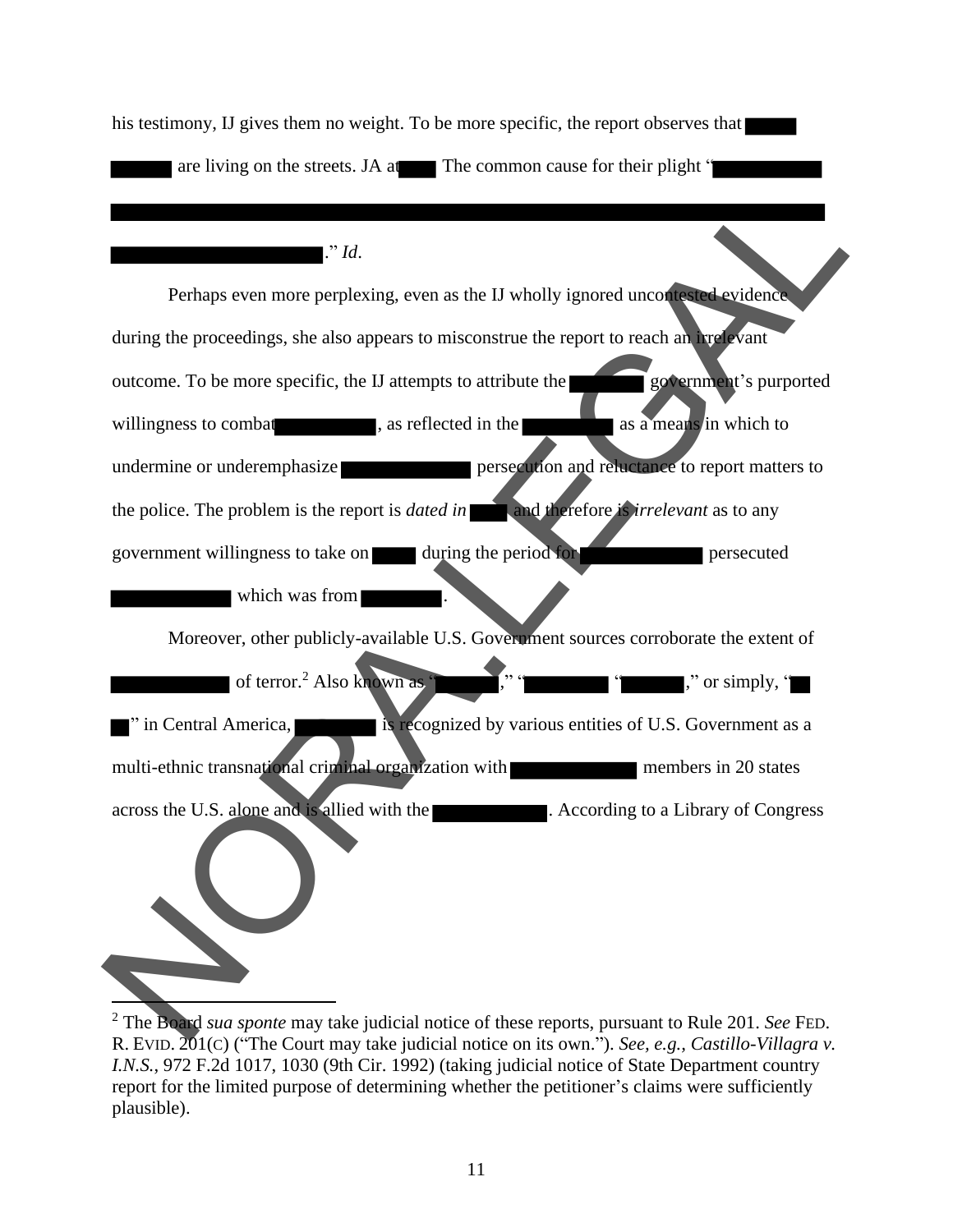report to the U.S. Department of Justice, has elevated to one of the highest homicide rates in the world.<sup>3</sup> JA at  $\blacksquare$ .

Equally important is the abundant publicly-available evidence that is more is more than a criminal organization, but a political one.<sup>4</sup> Despite testimony and evidence introduced at trial, which were accepted as evidence by the IJ, undoubtedly, are not merely a local criminal enterprise, but political actors. The IJ not only ignored the significance of the conclusions drawn by the State Department's report, but an independent analysis by the U.S. Army War College also characterize and organized crime groups as engaged in efforts to establish political domination. JA at  $\blacksquare$ . In particular, these are infiltrating the country's state structures to assume power and authority.  $\blacksquare$ , such as , have effectively rendered the states irrelevant in significant respects, and act as *de facto* governments. Therefore, the IJ's views that the is only targeting and persecuting individuals for economic and personal reasons misunderstand the reality of life in Consequently, after a thorough examination of the totality of the evidence presented, not only clearly established he possessed a subjective fear of persecution, but based upon all of the evidence, his fear is both genuine but objectively reasonable. *See Matter of*   $3$  See  $\cdot$ ," Library of Congress Report to the U.S. Department of Justice available at Apart from the Library of Congress Report to the Department of Justice, according to the UN Office on Drug and Crime, there are **the contract of the sources** of the sources estimate that the number of in alone ranges from . *See Responding to Violence in Central America: A Report by the United States Senate Caucus on International Narcotics Control*, 112th Cong., 1st Sess., at 23 & 25, (Sept. 2011), available at JA at 3 Equally important is the abundant publicly-available evidence that<br>
trial, which were accepted as evidence by the LI, undoubtedly,<br>
trial, which were accepted as evidence by the LI, undoubtedly,<br>
trial, which were accepted

<sup>4</sup> Howard L. Gray, *Criminals Threaten Central American Stability*, A U.S. Army War College Research Project (2009).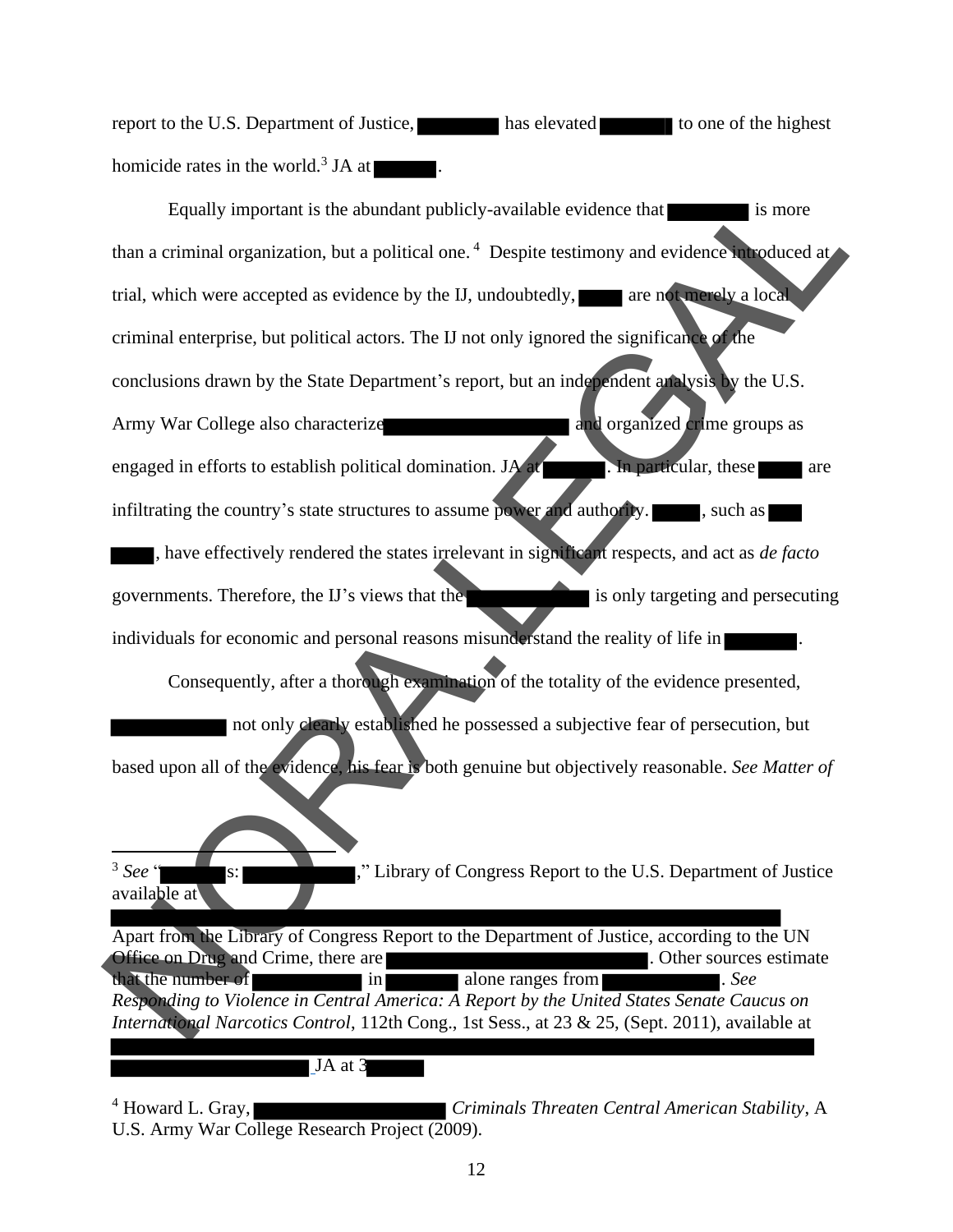*Mogharrabi*, 19 I&N Dec. 439 (BIA 1987); *Voci v. Gonzales*, 409 F.3d 607 (3d Cir. 2005). *See also Ghebrehiwot v. Att' y Gen.,* 467 F.3d 344, 351 (3d Cir. 2006) (quoting *Mitev v. INS*, 67 F.3d 1325, 1331 (7th Cir.1995)).

#### *B. Credible and Consistent Testimony Demonstrates His Persecution was on Account of His*

It is, of course, well-established an applicant for asylum must also demonstrate the persecution he fears is on account of his race, nationality, religion, membership in a particular social group, or political opinion. 8 U.S.C. § 1158(b)(1)(B)(i). While supported by the evidence introduced during the trial proceedings, it appears the IJ summarily dismissed assertion that he was persecuted on account of his

Close inspection of the record demonstrates, however, the political opinion repeatedly expressed, while inartful, was his refusal to be part of the infiltration of the **Despite** being impoverished thirteen-year-old, obdurately stood his ground and refused to join in the gang's infiltration of the schools. Compelled to consider the totality of circumstances, this Board should not refrain, as the IJ did, in finding active resistance against the political entity, What began as the intimidation of a child, continued throughout e year even as he endured repeated physical punishments. After suffering their relentless punishment, he stayed away from , even as he occasionally traveled from home to purchase items. Perhaps most indicative of the fact that sought him out to infiltrate the were specific threats would kidnap or once he reached adulthood. These specific threats were presumably because once an adult, and he was of little to no value to the once he no longer had routine access to . Note, too, the testimony 1325. 1331 (7th Cir.1995)).<br>
B. Persecution was on Account of His<br>
It is, of course, well-established an applicant for asytom must yo demonstrates<br>
It is, of course, well-established an applicant for asytom must yo demons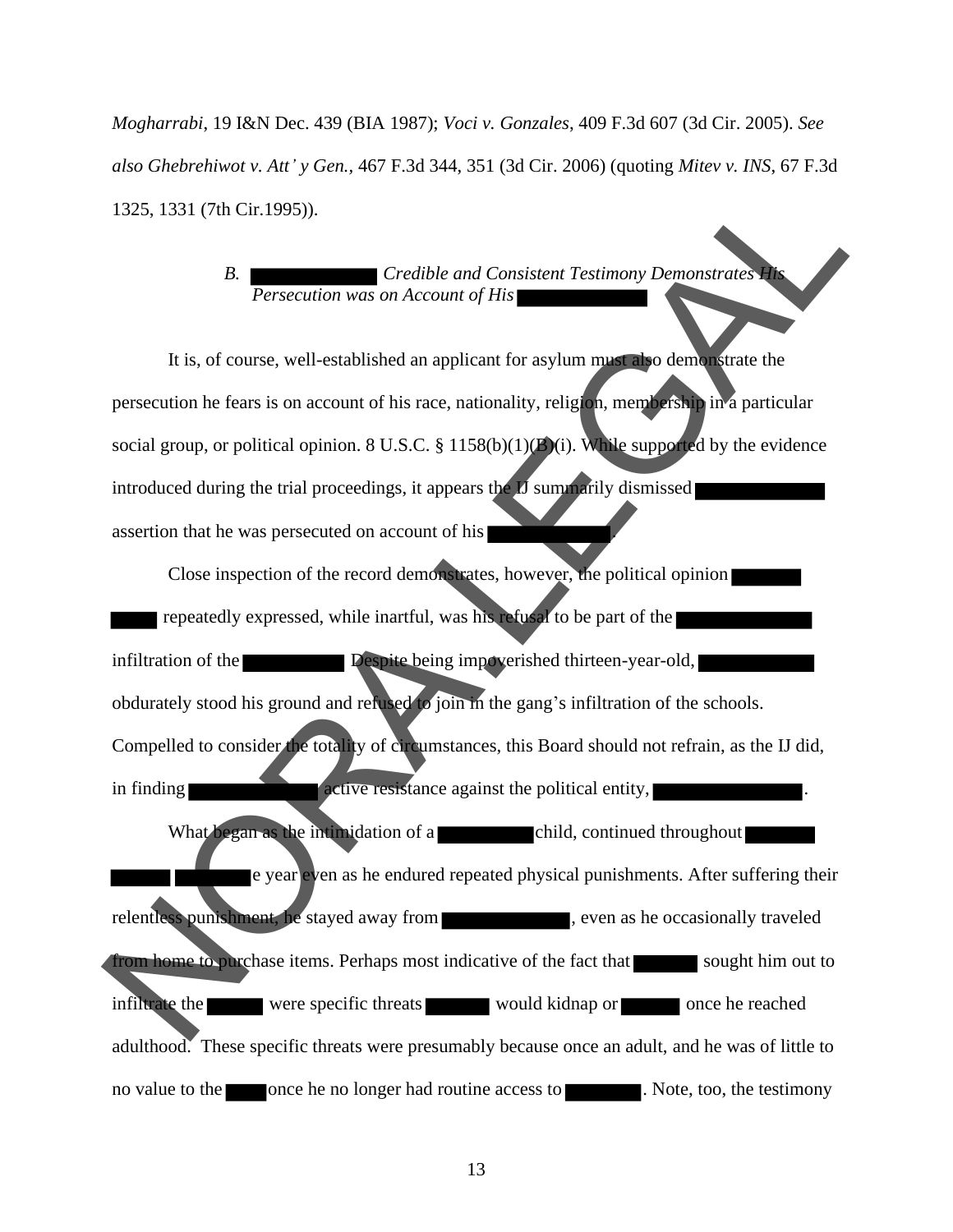adduced at trial clearly demonstrates that children were the target of the state  $\blacksquare$ , as evidenced by the sexual abuse of **EXECUTE:** This set of facts read in combination with the testimony and corroborating evidence by government sources demonstrates the requisite criteria for persecution for one's political opinion under the INA have been met. *See Espinosa-Cortez v. Att' y Gen*., 607 F.3d 101, l10 n.7 (3d Cir. 2010) (an applicant may provide either direct or circumstantial evidence to show the motive for persecution is the applicant's own political beliefs, real or imputed). Like the facts at issue here, the Seventh Circuit's guidance in *Buendia v. Holder*, 616 F.3d 711, 716-17 (7th Cir. 2010), is particularly instructive. In *Buendia*, the Seventh Circuit held an asylum applicant's refusal to cooperate with a known criminal entity, particularly in hindering their attempts to infiltrate and politically dominate societal entities can nonetheless constitute a valid political opinion upon which to grant asylum. *Id*. at 717. *See also Valdiviezo-Galdamez v. Att' y Gen*., 663 F.3d 582 (3d Cir. 2011) (remanded to determine whether Honduran youth who have been actively recruited by gangs but have refused to join because they oppose gangs). combination with the testimony and corroborating evidence by government sources demonstrates<br>the requisite criteria for persecution for one's political opinion under the INA have a met. Set<br>Explores Corteg v. Att' y Gen.,

Consequently, because of the position as both a criminal and political actor in and because of resistance or refusal to participate in the infiltration of **the contract of through**, he has established the necessary evidentiary criteria in support and decision of the IJ should be reversed. *Fatin v. IN*S, 12 F.3d 1233, 1242 (3d Cir. 199)